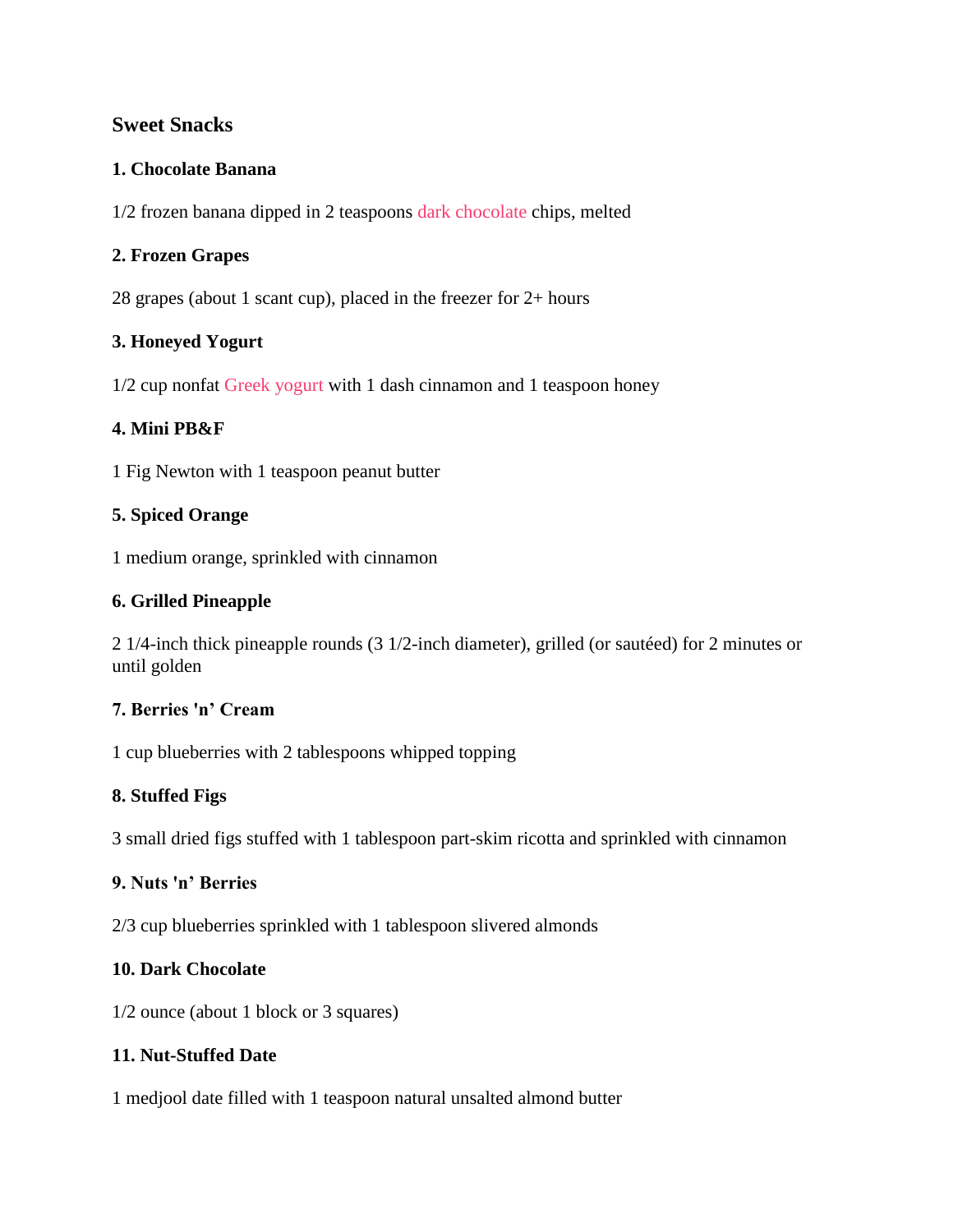## **12. Chocolate Milk**

6 ounces skim milk mixed with 2 teaspoons chocolate syrup

### **13. Cinnamon Applesauce**

1 cup unsweetened applesauce, sprinkled with cinnamon

### **14. Citrus-Berry Salad**

1 cup mixed berries (raspberries, strawberries, blueberries, and/or blackberries) tossed with 1 tablespoon freshly squeezed orange juice

### **15. Maple-Pumpkin Yogurt**

1/2 cup nonfat plain yogurt (go Greek for extra protein) mixed with 2 tablespoons pumpkin puree and 1 teaspoon maple syrup

### **16. Chocolate Pudding**

1 4-ounce container fat-free pudding

#### **17. Chocolate-Covered Strawberries**

7 strawberries dipped in 1 tablespoon dark chocolate, melted

#### **18. Tropical Juice Smoothie**

1/4 cup each 100-percent pineapple juice, orange juice, and apple juice, blended with ice

### **19. Vanilla and Banana Smoothie**

1/3 cup sliced banana, 1/4 cup vanilla Greek yogurt, and 1 handful ice, blended until smooth

#### **20. M.Y.O. Banana Chips**

1 sliced small banana dipped in lemon juice and [baked](http://www.ehow.com/how_2183811_make-banana-chips.html)

#### **21. Baked Apple**

1 small apple, cored, filled with 1 teaspoon brown sugar and 1 sprinkle cinnamon, baked until tender

#### **22. Fruity Waffles**

1 toasted [Kashi 7-Grain Waffle](https://www.kashi.com/our-foods/waffles/kashi-waffles-7grain) topped with 1/4 cup mixed berries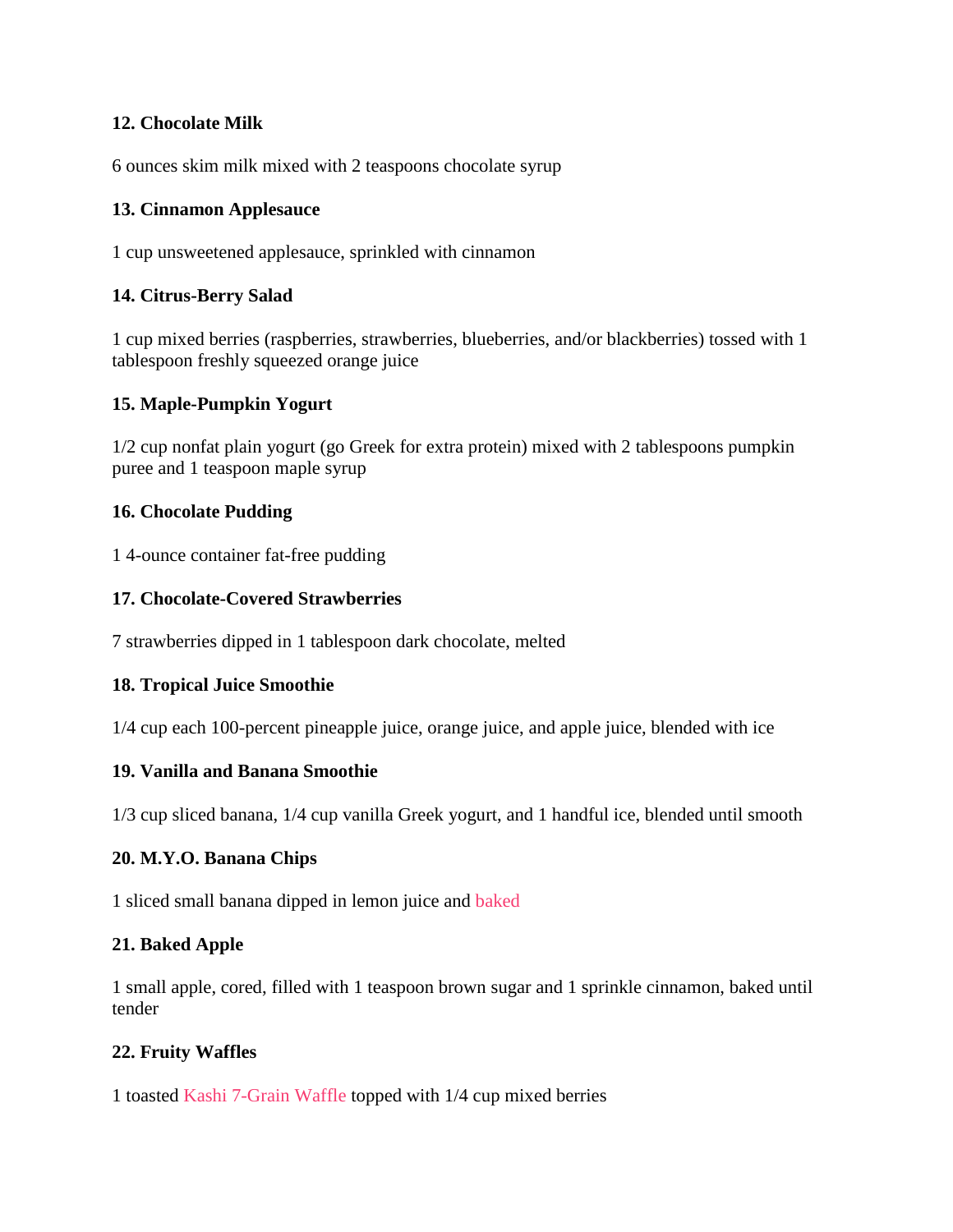## **23. Skinny S'more**

2 graham cracker squares with 8 roasted miniature marshmallows and 1 teaspoon dark chocolate chips

# **24. Cinnamon Graham Crackers and Peanut Butter**

2 graham cracker squares with 1 teaspoon peanut butter, sprinkled with cinnamon

# **25. Cereal and Milk**

2/3 cup crisped rice cereal with 1/3 cup skim milk

# **26. Milk and Cookies**

5 animal crackers with 1/2 cup skim milk

# **27. Warm Spiced Cider**

6 ounces apple cider, sprinkled with cinnamon and nutmeg, warmed

# **28. Fruity Soft Serve**

Purée 1 small frozen banana into [ice cream](http://greatist.com/health/our-banana-ice-cream-made-only-bananas)

# **29. Café Latte**

8 ounces steamed skim milk with 1 shot espresso

#### **30. Fruit Leather**

2 no-sugar-added strips, like [Stretch Island Fruit Co.](http://www.stretchislandfruit.com/)

#### **31. Maple-Cashew Pear**

1/2 medium sliced pear dipped into a mix of 1 teaspoon each maple syrup and cashew butter

# **32. Protein Chai**

1 1/2 tablespoons hemp protein powder, 1/2 small frozen banana, and 1/2 teaspoon chai tea mix (from a tea bag) blended with 6 ounces water

#### **33. M.Y.O. Popsicle**

6 ounces bottled lemonade, frozen in an ice pop mold or small paper cup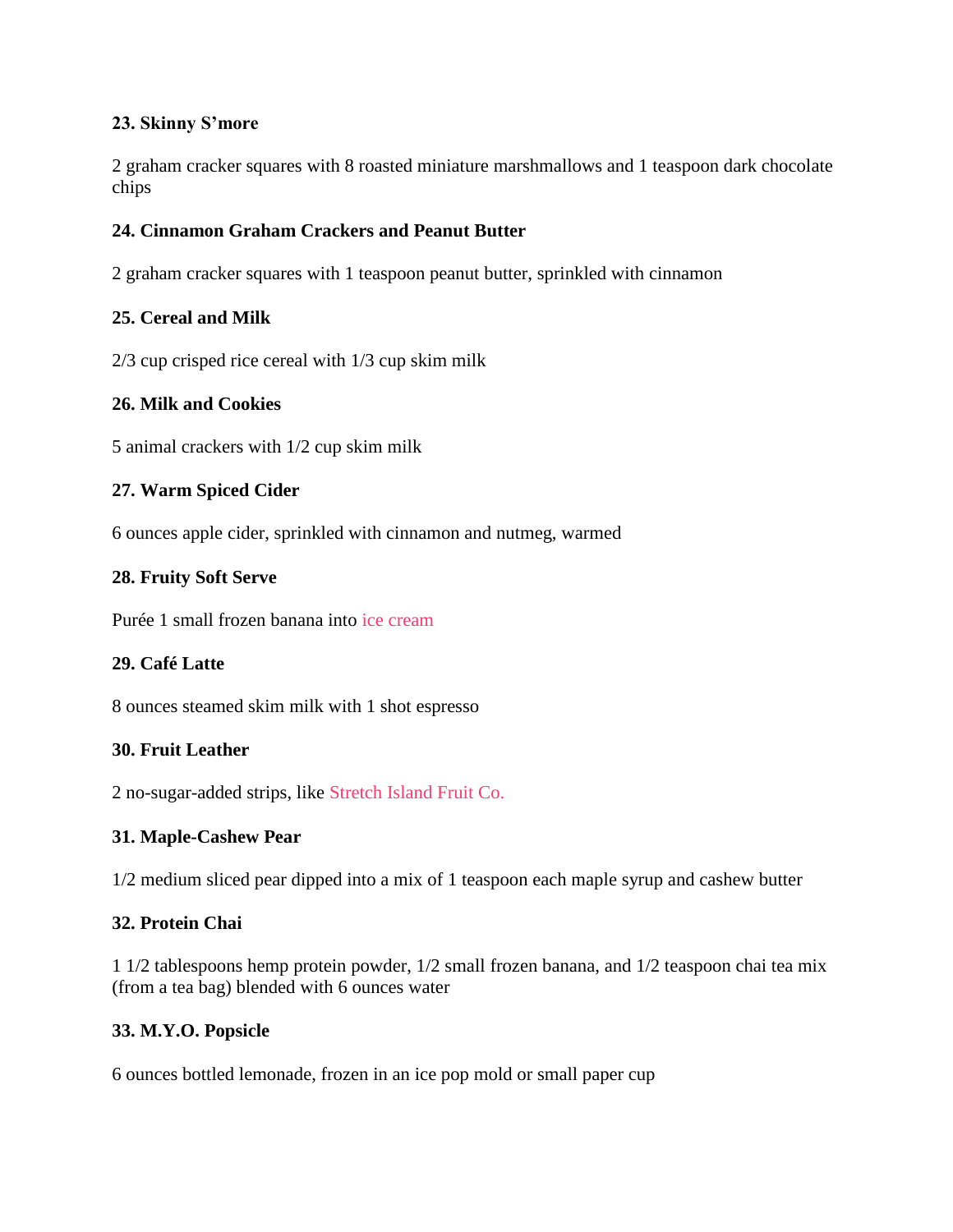# **34. Apple Chips**

1/2 cup unsweetened, such as [Bare Snacks](http://www.baresnacks.com/products/fuji-apple-chips)

# **Savory Snacks**

# **35. Cucumber Salad**

1 sliced large cucumber tossed with 2 tablespoons chopped red onion and 2 tablespoons apple cider vinegar

### **36. Pistachios**

25 kernels

# **37. Cheese and Crackers**

5 [Kashi Original 7 Grain](https://www.kashi.com/our-foods/crackers/kashi-crackers-original-7grain) crackers with 1 part-skim mozzarella cheese stick

### **38. Spicy Scramble Egg**

2 scrambled egg whites on 1/2 slice whole-wheat toast, drizzled with 1 teaspoon sriracha

### **39. Cheesy Breaded Tomatoes**

2 roasted plum tomatoes sliced and topped with 2 tablespoons breadcrumbs and sprinkled with Parmesan cheese

# **40. Curried Sweet Potato**

1 small sweet potato microwaved for 6 minutes and mashed with 1 teaspoon curry and salt and pepper to taste

# **41. "Cheesy" Popcorn**

2 cups air-popped popcorn with 1 tablespoon nutritional yeast

# **42. Guacamole-Stuffed Egg Whites**

1 halved hard-boiled egg, yolk removed, stuffed with 2 tablespoons guacamole

# **43. Grilled Spinach and Feta Polenta**

2 slices precooked polenta (look for the tubes in the grocery store) topped with 1 teaspoon feta cheese and 1 handful spinach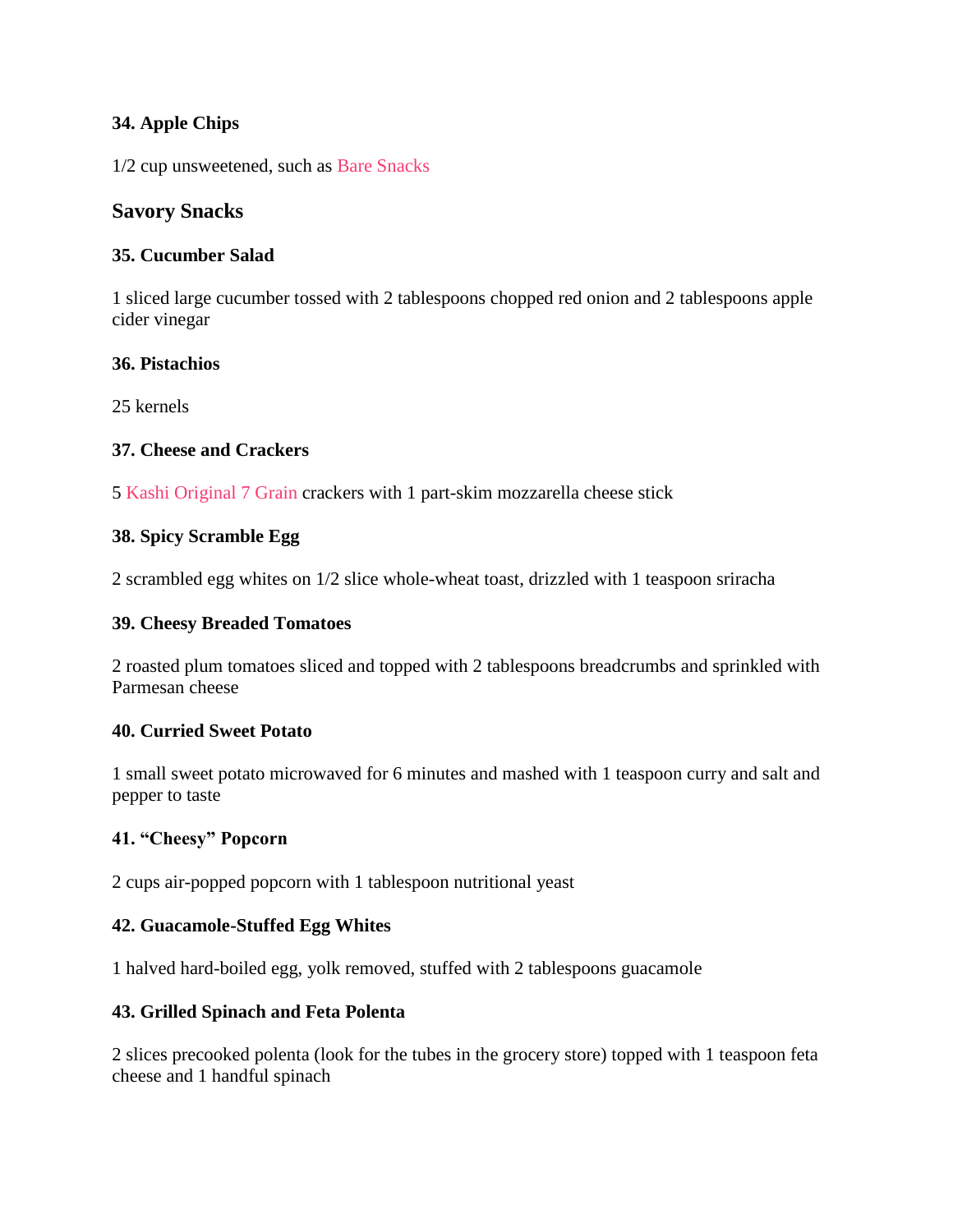## **44. Soy Edamame**

1/3 cup boiled shelled edamame with 1 teaspoon soy sauce

## **45. Dijon Pretzels**

2 pretzel rods with 1 tablespoon Dijon mustard

### **46. Crunchy Curried Tuna Salad**

2 ounces (about 1/4 cup) canned white tuna with 1 teaspoon curry powder, 1 tablespoon chopped red onion, and 2 chopped ribs celery

### **47. Greek Tomatoes**

2 medium tomatoes chopped and mixed with 2 tablespoons feta and 1 squeeze lemon juice

#### **48. Shrimp Cocktail**

8 large shrimp with 2 tablespoons classic cocktail sauce

#### **49. Smoked Beef Jerky**

1 ounce

#### **50. Cheddar and Tomato Soup**

1 cup tomato soup with 1 tablespoon shredded low-fat cheddar cheese

#### **51. Kale Chips**

2 cups raw kale (stems removed), tossed with 1 teaspoon olive oil and baked at 400 degrees until crisp

#### **52. Sweet Potato Fries**

1 light bulb-sized sweet potato, sliced, tossed with 1 teaspoon olive oil, and baked at 400 degrees for 10 minutes

#### **53. Cucumber Sandwich**

1/2 English muffin with 2 tablespoons cottage cheese and 3 slices cucumber

#### **54. Turkey Roll-Ups**

2 slices smoked turkey rolled up and dipped in 2 teaspoons honey mustard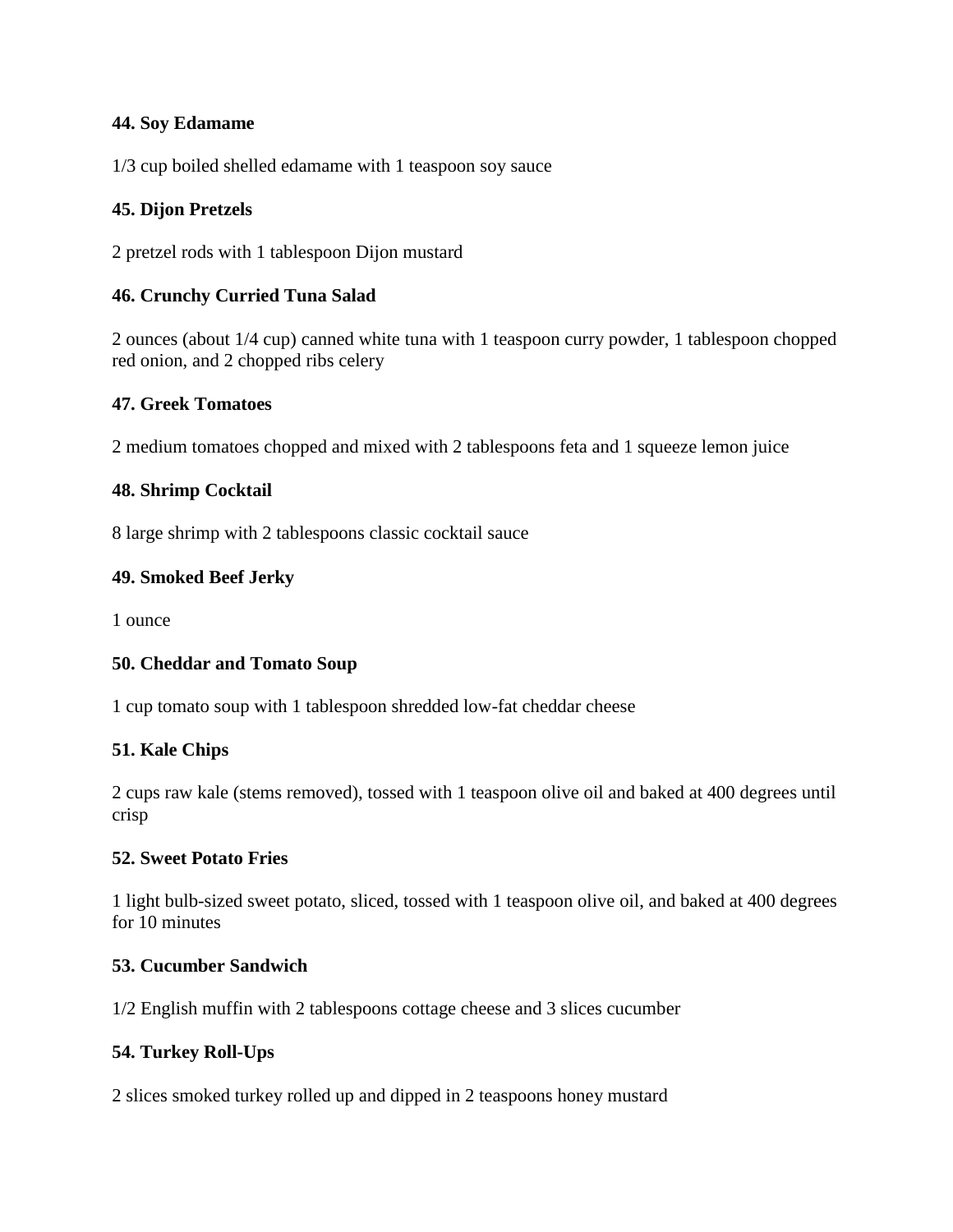## **55. Wasabi Peas**

1/4 cup

## **56. Antipasto Plate**

3 pepperoncini, 1/2-inch cube cheddar cheese, 2 slices pepperoni, 2 extra-large olives

### **57. Pumpkin Seeds**

2 tablespoons pumpkin seeds, spritzed with oil, and baked at 400 degrees for 15 minutes or until brown, sprinkled with kosher salt

#### **58. Choco-Soy Nuts**

3 tablespoons soy nuts with 1 teaspoon cocoa nibs

#### **59. Mixed Olives**

8 large olives

#### **60. Balsamic Veggies**

3 cups raw peppers, sliced, dipped in 2 tablespoons [balsamic reduction](http://www.popsugar.com/food/How-Make-Balsamic-Reduction-22636318)

#### **61. Cheesy Roasted Asparagus**

6 spears, spritzed with olive-oil spray, sprinkled with 2 tablespoons grated Parmesan cheese, and baked at 400 degrees for 10 minutes

#### **62. Carrots and Hummus**

12 medium baby carrots with 2 tablespoons hummus

#### **63. Spinach and Feta Egg White Scramble**

3 scrambled egg whites mixed with 1/2 cup raw spinach and 1 tablespoon feta cheese, cooked over the stove or in the microwave until egg whites are no longer runny

#### **64. Crunchy Kale Salad**

2 cups chopped kale leaves tossed with 1 teaspoon honey and 1 tablespoon balsamic vinegar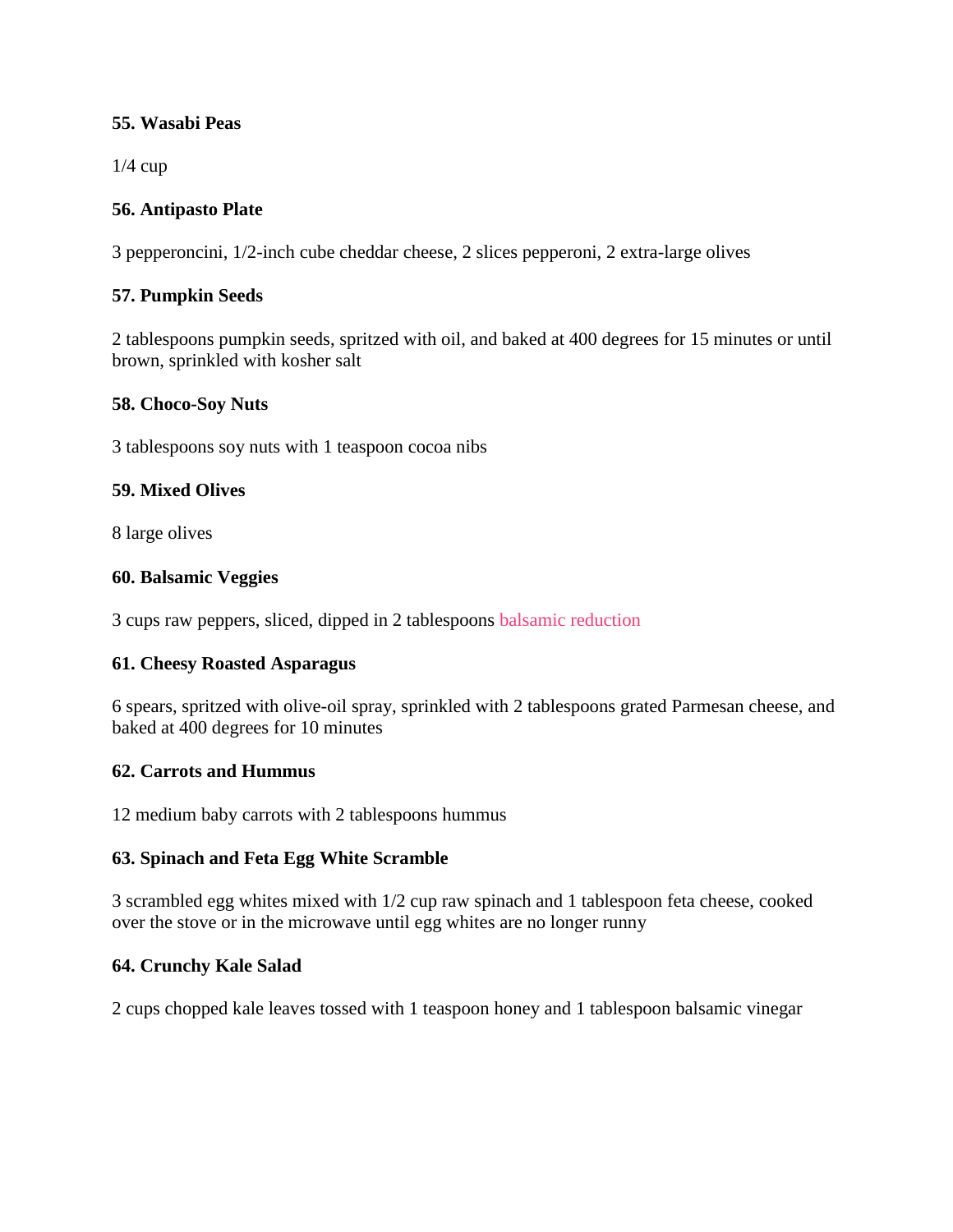## **65. Chickpea Salad**

1/3 cup chickpeas tossed with 1 tablespoon sliced scallions, 1 squeeze lemon juice, and 1/4 cup diced tomatoes

# **66. Grilled Garlic Corn on the Cob**

1 small corn cob brushed with 1 teaspoon sautéed minced garlic and 1 teaspoon olive oil, grilled until tender

### **67. Pretzels and Cream Cheese**

15 mini pretzel sticks with 2 tablespoons fat-free cream cheese

#### **68. Bacon Brussels Salad**

7 thinly sliced Brussels spouts mixed with 1 crumbled piece turkey bacon

#### **69. Rosemary Potatoes**

1/3 cup thinly sliced potato tossed with 1 teaspoons olive oil and 1 teaspoon chopped fresh rosemary

#### **70. Spicy Black Beans**

1/3 cup black beans with 1 tablespoon salsa and 1 tablespoon nonfat Greek yogurt

#### **71. Caprese Salad**

1 ounce (about 1 hockey puck) fresh mozzarella with 1/3 cup cherry tomatoes and 2 teaspoons balsamic vinegar

#### **72. Goldfish Crackers**

38 crackers

#### **73. Chips and Salsa**

10 baked tortilla chips with 1/4 cup salsa

### **74. Mini Ham Sandwich**

2 slices honey-baked ham with 2 teaspoons honey mustard, rolled in 1 lettuce leaf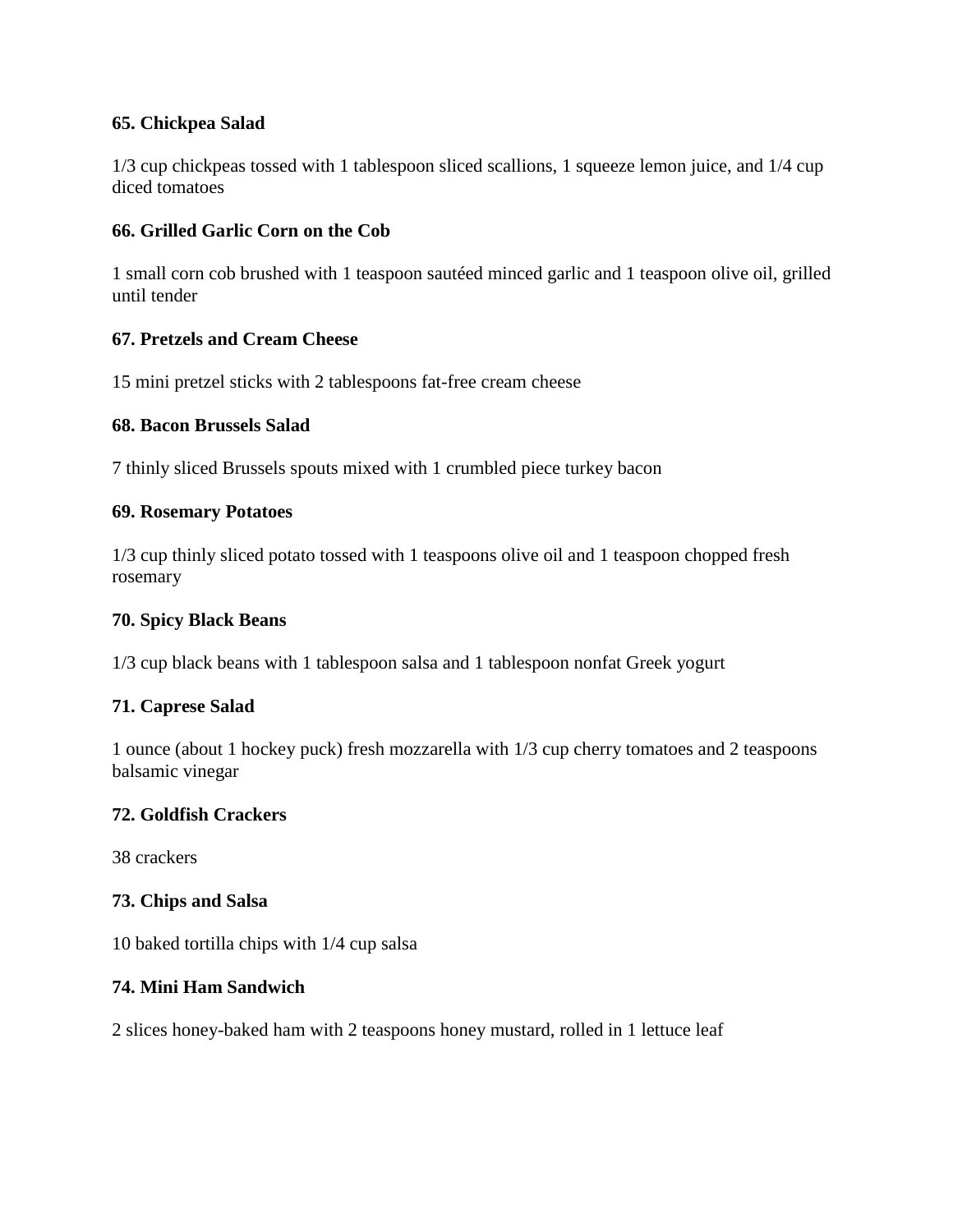# **75. Lox Bagel**

1/2 whole-wheat mini bagel with 1 ounce (2 thin slices) lox

# **Sweet and Salty Snacks**

## **76. Apples and Peanut Butter**

1/2 slice apple dipped into 1/2 tablespoon natural peanut butter

### **77. Apples and Cheese**

1 light mozzarella cheese stick with 1/2 sliced medium apple

### **78. PB & Celery**

1 medium (about 6 inches long) celery stalk with 1 tablespoon peanut butter

#### **79. Cottage Cheese Melon Boat**

3/4 cup melon balls with 1/2 cup nonfat cottage cheese

### **80. Carrot and Raisin Salad**

1 cup shaved carrots with 1 1/2 tablespoons raisins and 1 tablespoon balsamic vinegar

# **81. Tropical Cottage Cheese**

1/2 cup nonfat cottage cheese with 1/4 cup each chopped mango and pineapple

#### **82. Blue Cheese-Stuffed Apricots**

3 dried apricots with 1 tablespoon crumbled blue cheese

#### **83. Rice Cake and Almond Butter**

1 rice cake (try [brown rice!](http://www.greatist.com/health/brown-rice-vs-white-rice/)) with 2 teaspoons [almond butter](http://greatist.com/health/choose-almond-butter-over-peanut-butter)

#### **84. Sweet 'n' Spicy Pecans**

5 pecans roasted with 2 teaspoons maple syrup and 1 teaspoon cinnamon

#### **85. Chocolate Trail Mix**

8 almonds, 1/2 tablespoon chocolate chips, and 1 tablespoon raisins